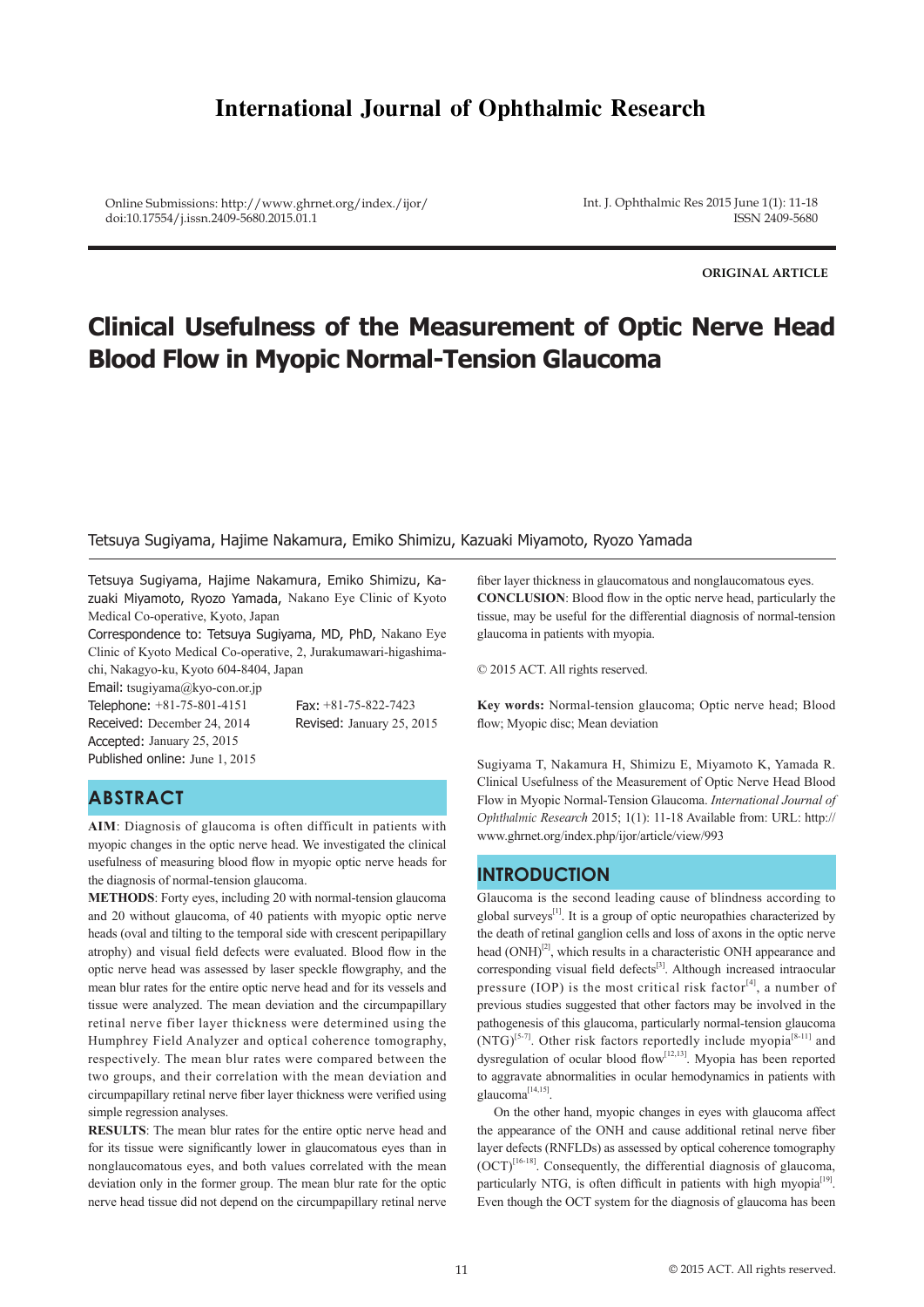improved lately<sup>[20,21]</sup>, it does not always overcome the abovementioned limitation<sup>[22,23]</sup>. Therefore, another reliable parameter is required for the differential diagnosis of glaucoma in myopic ONHs.

 Measurement of ocular blood flow using laser speckle flowgraphy (LSFG), which was developed and is clinically used in Japan, is noninvasive and completed within several seconds $[24-27]$ . Compared with other laser-based techniques (i.e., laser Doppler velocity and flowmetry), LSFG measurements cover a larger field and enable twodimensional observation of the overall hemodynamic condition of the ONH tissue and vessels. ONH circulation measured using LSFG is reported to be significantly poorer in myopic eyes with glaucoma than in those without visual field defects<sup>[28,29]</sup>.

 The present study aimed to verify whether blood flow in the ONH correlates with visual field defects and whether its measurement is useful for the differential diagnosis of glaucoma in patients with myopia and visual field defects.

## **MATERIALS AND METHODS**

#### **Subjects**

The procedures of this study followed the tenets of the Declaration of Helsinki and were approved by the Institutional Review Board of Nakano Eye Clinic. Japanese adults with myopic ONHs and a refractive error of more than −3 diopters were enrolled in this study. A myopic ONH was diagnosed from its oval shape and tilt to the temporal side with crescent peripapillary atrophy. Inclusion criteria: patients with any ocular diseases except myopia, NTG, and mild cataract; those with advanced-stage NTG and/or diabetes; those who were taking systemic medications that could affect the ocular blood flow; and those with a history of smoking were excluded. NTG was diagnosed from all of the following findings: (1) presence of glaucomatous ONH changes (cupping enlargement, rim thinness etc.) and glaucomatous visual field defects confirmed by an accurately performed visual field test using the 30-2 Swedish interactive threshold algorithm (SITA) program of the Humphrey Field Analyzer (HFA, Carl Zeiss Meditec, Dublin, CA), according to the Anderson-Patella classification<sup>[30]</sup>, as well as by Goldmann perimetry; (2) an abnormal decrease in the circumpapillary retinal nerve fiber layer thickness (cpRNFLT); (3) a normal open angle as determined by gonioscopy; (4) absence of a history of IOP more than 21 mmHg; and (5) absence of a history of systemic disease (including intracranial diseases) that can cause visual field defects. Consequently, 20 eyes of 20 patients diagnosed with NTG and 20 eyes of 20 age-matched controls with no diagnosis of glaucoma despite the presence of visual field defects indicative of other causes were included in this crosssectional study. The worse eyes were selected if both eyes were applicable for this study. Figure 1 shows a representative patient with NTG (A) and a patient without glaucoma (B). Nine out of 20 patients with NTG were using anti-glaucoma eyedrops (3: tafluprost, 3: timolol, 2: latanoprost, 1: carteolol).

#### **Assessment of ONH blood flow**

The principles of LSFG-NAVI (Softcare Co., Ltd., Fukuoka, Japan), illustrated in Figure 2, have been described in detail elsewhere $[27]$ . Briefly, this instrument comprises a fundus camera equipped with a diode laser (wavelength, 830 nm) and an ordinary chargecoupled device (CCD) camera (750×360 pixels). The mean blur rate (MBR) represents the blurring of the speckle pattern formed by the interference of a laser scattered by blood cells moving in the ocular fundus. A previous study suggested that absolute MBR values for the

ONH correlate with capillary blood flow (CBF) and linearly change with it, indicating the quantifiability of these values at least under certain conditions, i.e., in the absence of large topographical or color differences in the ONH induced by races, diseases, etc., which affect absorption and reflection of the laser beam<sup>[31]</sup>. LSFG measurements were conducted a month after the withdrawal of all anti-glaucoma eyedrops in patients who were using them. The measurement time of the day was set between 1 p.m. and 4 p.m. After the pupil was dilated with 0.4% tropicamide (Midrin-M, Santen Pharmaceutical Co. Ltd., Osaka, Japan) and subjects kept sitting position for more than 15 minutes, MBR images were continuously acquired at the rate of 30 frames per second over 4 s. The LSFG Analyzer software (Softcare Co., Ltd.) synchronized all captured MBR images with each cardiac cycle, and the averaged MBR of a heartbeat was displayed as a composite map. After the margin of the ONH was identified using a round band, the software segmented out the vessels using the automated definitive threshold (Figure 2A and 2B) and analyzed the mean MBR for the entire ONH (MA), that for the ONH large vessels (MV), and that for the ONH tissue (MT).

#### **Measurement of clinical parameters**

IOP was measured using the Goldmann applanation tonometer just before blood flow measurement. The mean deviation (MD) was obtained by the SITA strategy of the 30-2 program of the HFA. CpRNFLT was assessed using the Retina Scan (RS-3000, Nidek, Co., Ltd., Gamagori, Japan) OCT device. Cup/disc ratio was obtained by the stereo fundus camera (nonmyd WX, Kowa, Company, Ltd., Nagoya, Japan) and its software (VK-2 WX, Kowa). To reduce interexaminer variability, 3 data of cup/disc ratio by different examiners was averaged for each subject.

#### **Statistical analysis**

Each result is expressed as the mean  $\pm$  standard deviation (SD). Statistical comparisons between the two groups were evaluated by Student's t-test for unpaired data or Fisher exact test. Differences were considered statistically significant at *p*<0.05. Correlations between two parameters, including ONH blood flow, MD, and cpRNFLT, were verified by simple regression analyses.

### **RESULTS**

The demographic characteristics of patients with and without glaucoma are shown in Table 1. There were no significant differences in ages, gender distribution, refractive errors, visual acuity, and IOP between the two groups, whereas there were significant differences in the cup/disc ratio, MD, and cpRNFLT.

 The MBR values for the two groups are shown in figure 3. MA and MT were significantly lower in the NTG group than in the nonglaucoma group, while there was no significant difference in MV between the two groups. In addition, the overlap of MT in the two groups was relatively small compared to that of MA (Figure 4).

 There were significant correlations between MA and MD and between MT and MD only in the NTG group (Figures 5 and 6). On the other hand, there was no correlation between MT and cpRNFLT in both groups, although MA correlated with cpRNFLT only in the NTG group (Figures 7 and 8). In addition, MD correlated with cpRNFLT in both groups (Figure 9).

 In addition, no significant correlations were found between refractive error and MBR values (MA, MV and MT) in both groups (data not shown).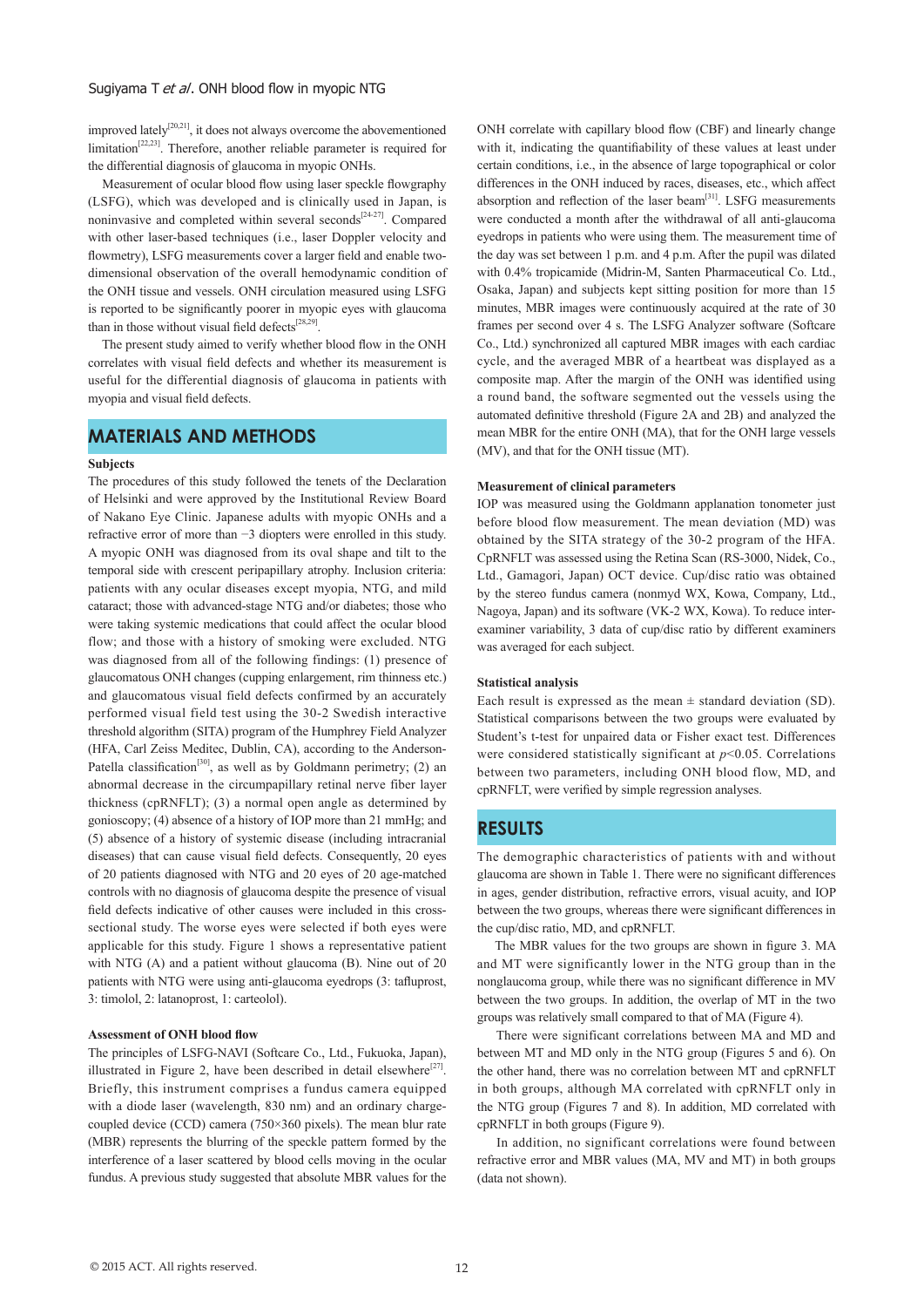

**Figure 1** Representative patients with normal-tension glaucoma (NTG) and without glaucoma. A: The clinical findings of the right eye of a 32-year-old woman with NTG (Its refractive error was -15 diopters) B: The clinical findings of the left eye of a 56-year-old woman without glaucoma (Its refractive error was -9 diopters). Her visual field defect was stable during 5-year observation. LSFG: laser speckle flowgraphy. Explanation of MT is shown in the legend of Figure 2.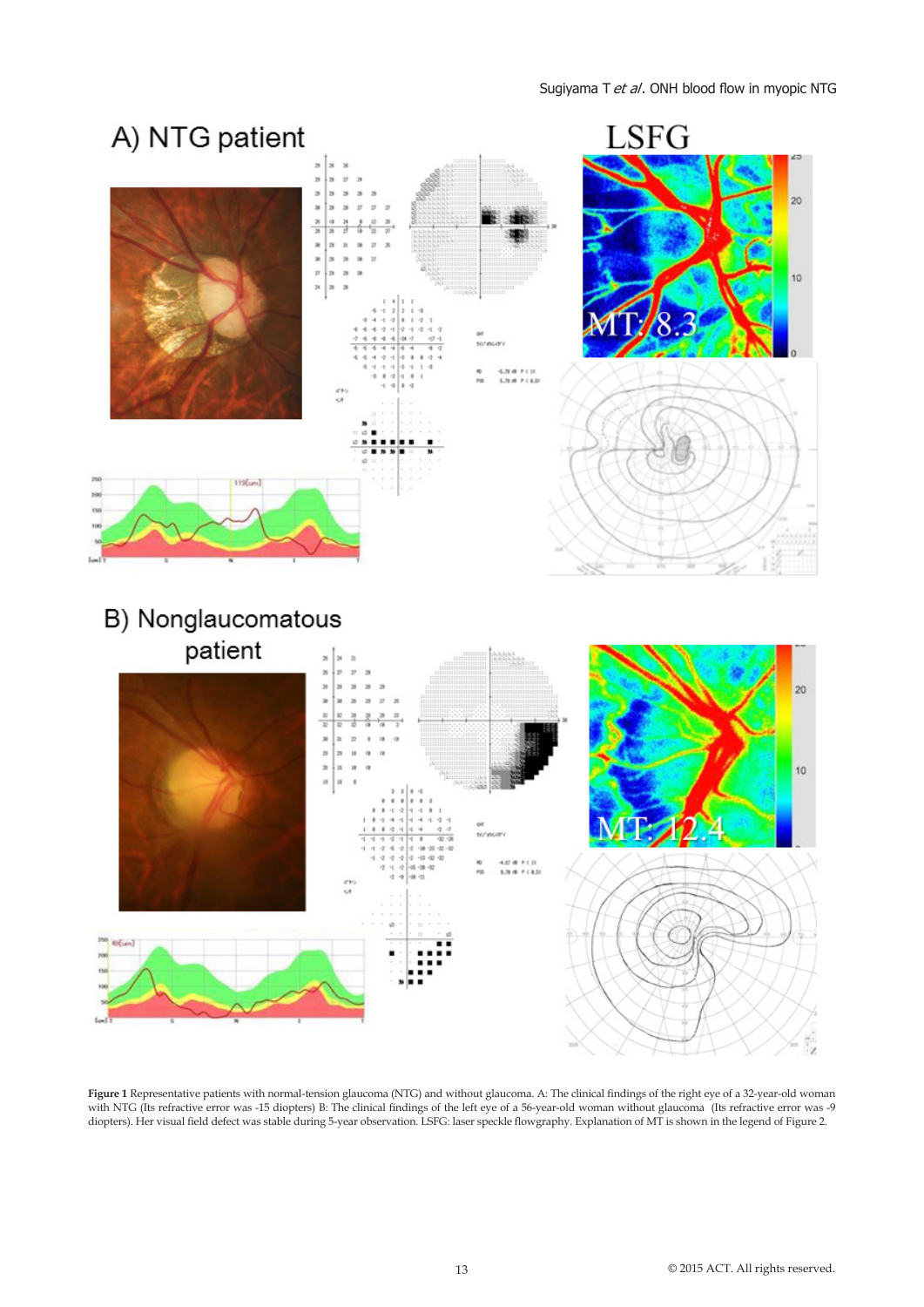

# **LSFG-NAVI**

Figure 2 Appearance of the LSFG-NAVI device and assessment of blood flow within the optic nerve head (ONH) (A, B). The margin of the ONH is identified using a round band according to the color photograph of the fundus (A). The software segments out the retinal vessels using the automated definitive threshold and analyzes the mean blur rates (MBRs) for the entre ONH (MA), for the ONH large vessels (MV, shown in white), and for the ONH tissue (MT, shown in black) (B).



**Figure 3** Comparisons of MA, MV and MT in patients with and without NTG. Data are shown as the mean ± SD for 20 subjects, respectively. \*\*P < 0.01, \*\*\*P < 0.001, NS: non-significant (unpaired t test).

| Table 1 Demographic characteristics of patients with and without glaucoma. |                  |                  |         |
|----------------------------------------------------------------------------|------------------|------------------|---------|
|                                                                            | <b>NTG</b>       | Non-glaucoma     | P value |
| Number                                                                     | 20               | 20               |         |
| Age (years)                                                                | $50.6 \pm 10.0$  | $53.5 \pm 14.0$  | 0.45    |
| Gender (Male: Female)                                                      | 5:15             | 7:13             | 0.73    |
| Refractive error (diopter)                                                 | $-7.1 \pm 3.2$   | $-6.5 \pm 2.8$   | 0.55    |
| Visual acuity (logMAR)                                                     | $-0.06 \pm 0.08$ | $-0.05 \pm 0.06$ | 0.85    |
| $IOP$ (mmHg)                                                               | $13.3 \pm 2.1$   | $14.1 \pm 2.6$   | 0.27    |
| Cup/disc ratio                                                             | $0.69 \pm 0.08$  | $0.59 \pm 0.13$  | 0.01    |
| Mean deviation (dB)                                                        | $-6.4 \pm 2.7$   | $-4.5 \pm 2.5$   | 0.03    |
| cpRNFL                                                                     | $66.0 \pm 10.4$  | $77.2 \pm 15.5$  | 0.01    |

Each value is expressed as the mean ± SD; NTG: normal-tension glaucoma; logMAR: logarithm of the minimal angle resolution; OP: intraocular pressure; cpRNFLT: circumpapillary retinal nerve fiber layer thickness; Statistical comparisons were evaluated by Fisher exact test for gender and Student's t-test for the others.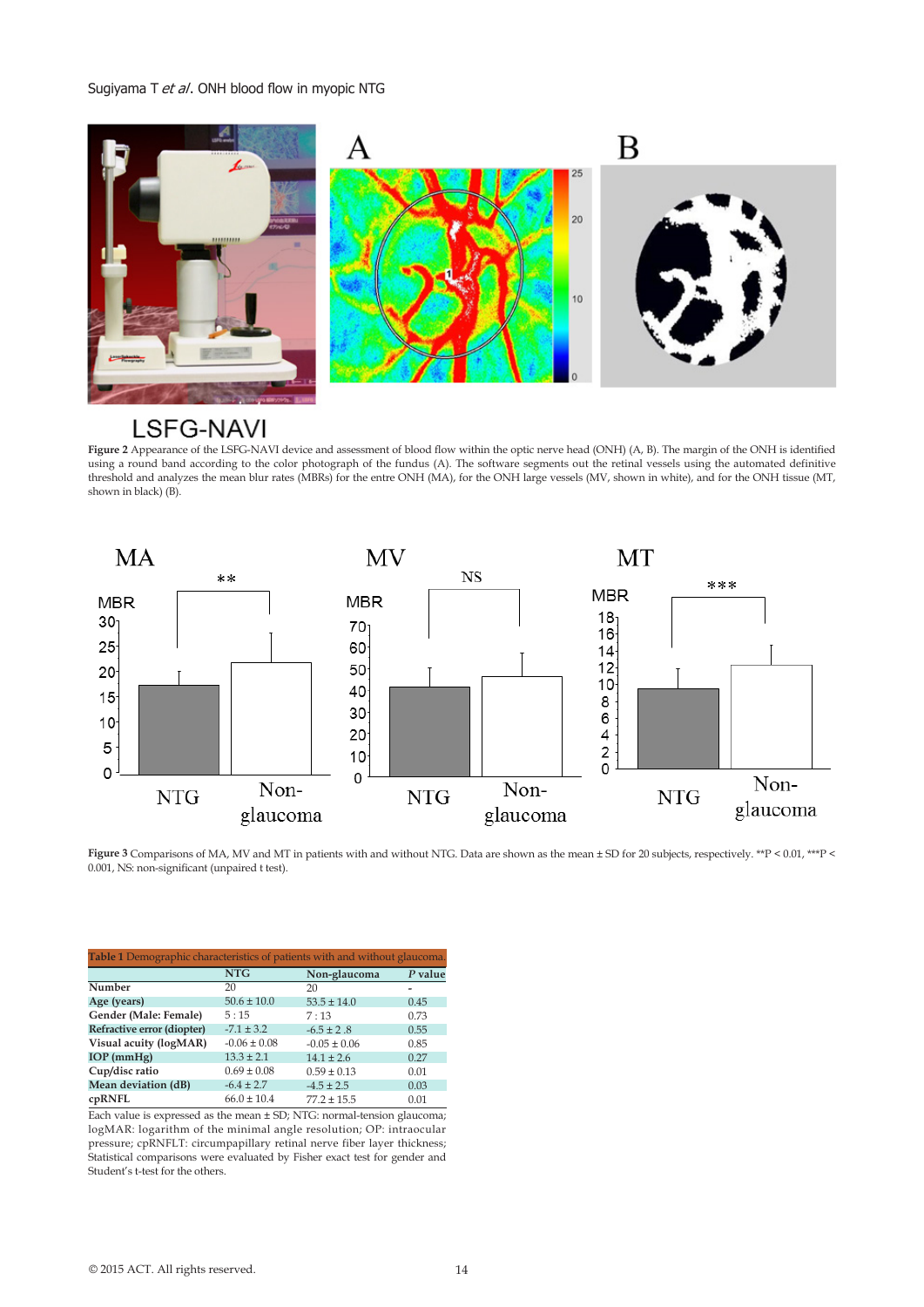

**Figure 5** Relationship between MA and mean deviation (MD) in patients with and without NTG. MD was correlated with MA in glaucoma patients (*p*=0.0014,  $r = 0.66$ ), but not in those without glaucoma ( $p = 0.22$ ).



**Figure 6** Relationship between MT and MD in patients with and without NTG. MD was correlated with MT in NTG patients (*p*=0.021, *r* =0.51), but not in patients without glaucoma (*p*=0.56).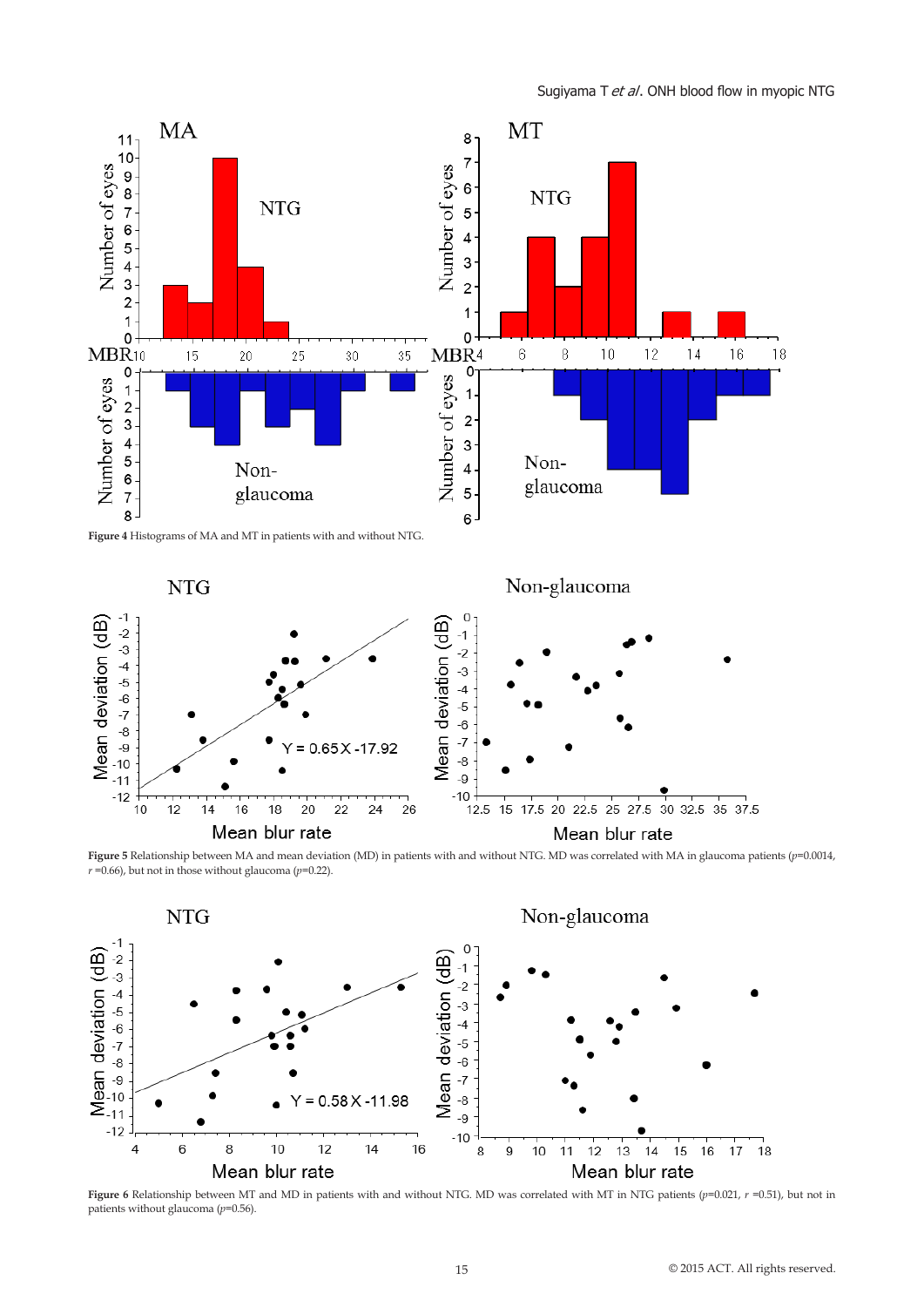

**Figure 7** Relationship between MA and cpRNFLT in patients with and without NTG. MA was correlated with cpRNFLT in NTG patients (*p*=0.035, *r* =0.47), but not in patients without glaucoma (*p*=0.45).



**Figure 8** Relationship between MT and cpRNFLT in patients with and without NTG. MT was not correlated with cpRNFLT in both NTG patients and patients without glaucoma ( $p=0.65$ , 0.95, respectively).



**Figure 9** Relationship between cpRNFLT and MD in patients with and without NTG. MD was correlated with cpRNFLT in both NTG patients and patients without glaucoma (*p*=0.049, 0.013; *r* =0.42, 0.55, respectively).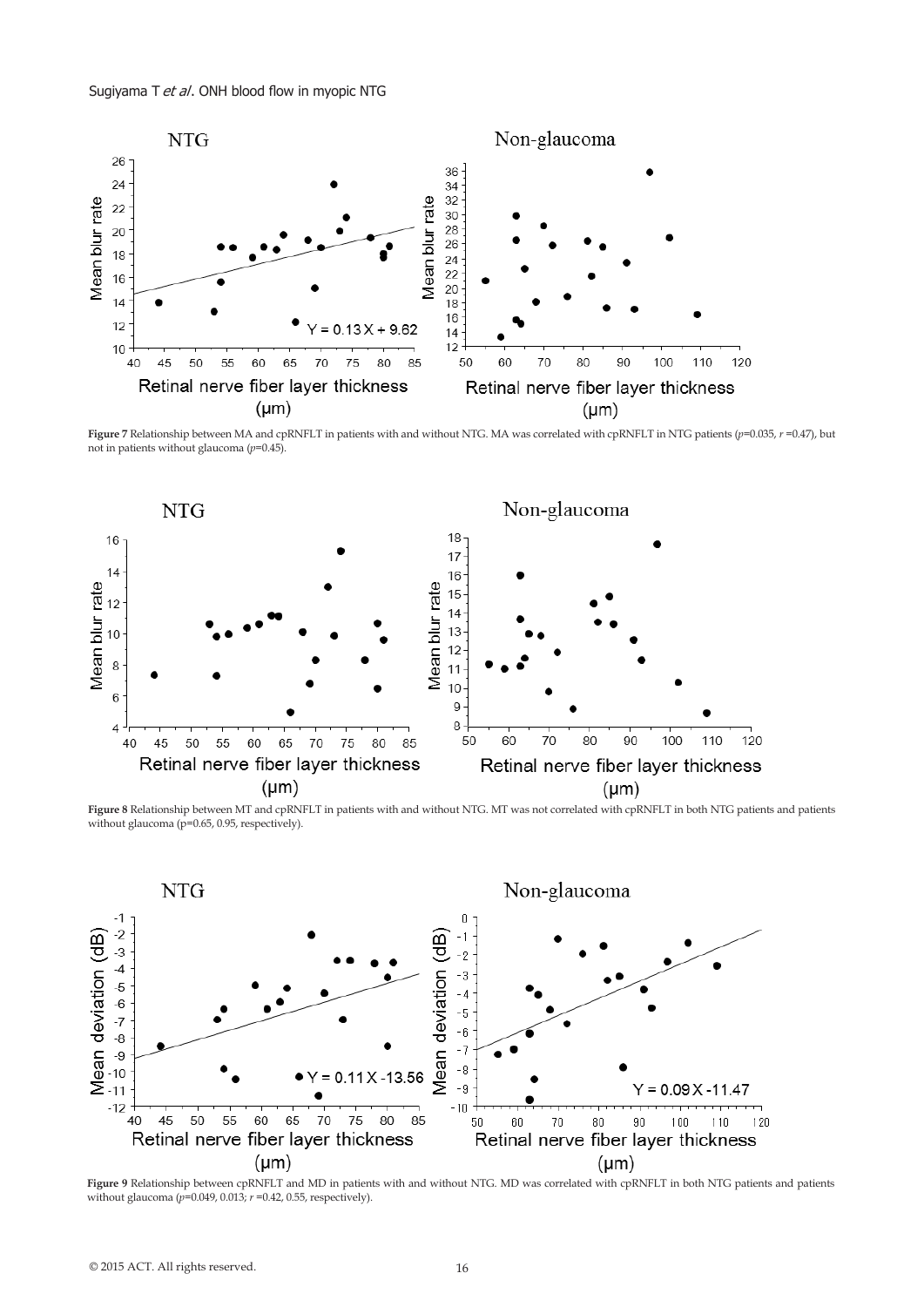## **DISCUSSION**

In the present study, we compared ONH blood flow between myopic glaucomatous eyes and myopic nonglaucomatous eyes to verify whether the measurement of this parameter is useful for the differential diagnosis of glaucoma in eyes with myopic ONHs and visual field defects. The results revealed that the ONH blood flow, particularly in the ONH tissue, was significantly poorer in glaucomatous myopic ONHs than in nonglaucomatous myopic ONHs. Furthermore, it correlated with MD in the glaucomatous myopic eyes, but not in the nonglaucomatous myopic eyes. Blood flow in the ONH tissue of the glaucomatous myopic eyes was not associated with cpRNFLT.

 We used LSFG for assessment of ONH blood flow in the current study because its validity and reproducibility have been previously  $d$ emonstrated<sup>[31,32]</sup>. In addition, our recent studies suggested that absolute MBR values for the ONH correlated with CBF, indicating the quantifiability of these values in the absence of large topographical and color differences in the ONH[31,33]. This condition was probably observed in the present study because we compared MBR values among eyes with myopic ONHs, which have similar topographical and color appearances.

 According to our results, MA and MT were significantly lower in myopic glaucomatous eyes than in myopic nonglaucomatous eyes, whereas MV did not show any difference, suggesting a selective decrease in blood flow in the ONH tissue, not the ONH large vessels, in glaucomatous eyes. A similar result was reported only for MA in previous studies, which compared myopic glaucomatous eyes with myopic control eyes<sup>[28,29]</sup>. In addition, the current study indicated a relatively small overlap of MT distribution in the glaucomatous and nonglaucomatous eyes, compared to that of MA. Furthermore, myopic glaucomatous eyes showed a strong correlation between MA and MD ( $p=0.0014$ ,  $r=0.66$ ), similar to the findings in previous studies ( $p$ <0.001,  $r = 0.58$  or 0.63)<sup>[28,29]</sup>, and between MT and MD. In addition, there was a significant correlation between MA and cpRNFLT, as reported in previous studies<sup>[28,29]</sup>, while MT showed no correlation with cpRNFLT. Therefore, MT may be relatively independent of a decrease in cpRNFLT, at least in a certain stage of glaucoma, suggesting, for the first time as per our knowledge, that a decreased MT can be a potential critical parameter for the development of glaucoma, apart from a decreased cpRNFLT.

 Significant correlations between cpRNFLT and MD were detected not only in myopic glaucomatous eyes but also in myopic nonglaucomatous eyes, suggesting that cpRNFLT is also a critical parameter, though reduced ONH blood flow is not such a critical parameter in nonglaucomatous eyes. Myopic nonglaucomatous eyes in the current study showed various types of optic nerve hypoplasia; one of the representative types is superior segmental optic nerve hypoplasia (SSOH). A recent study also suggested that LSFG measurements, in addition to the analysis of cpRNFLT, may be useful to differentiate SSOH and NTG because of differences in ONH hemodynamics caused by different pathophysiologies between the two conditions<sup>[34]</sup>.

 The significant intergroup differences in MD and cpRNFLT were possibly related to the difference in ONH blood flow in this study. Nevertheless, the decreased ONH blood flow may be involved in the pathology of glaucoma in myopic eyes because a significant correlation between MD and ONH blood flow was found only in glaucomatous eyes.Furthermore, it remains unclear whether the difference in ONH blood flow caused or resulted from glaucomatous impairment in ONH.

#### Sugiyama T et al. ONH blood flow in myopic NTG

 This study had several limitations. First was the small sample size. The results in the current study should be verified in a multicenter study in the future. Second, MD could not be matched between the two groups. If MD was matched, the results of this study would be more justified. Third, this study included no normal controls since it did not seem proper to compare MBR values between ONHs with normal or abnormal configuration. Fourth, we did not use the data from multiple measurements of blood flow and IOP in the day. Instead, we standardized the measurement time of the day to avoid diurnal fluctuation. Fifth, we could not examine the correlation between cpRNFLT and blood flow in each quadrant of the ONH because all patients had tilted discs, which made accurate division into superior, inferior, temporal, and nasal quadrants difficult.

 In conclusion, assessment of blood flow in the ONH tissue, in addition to the evaluation of cpRNFLT, may be useful for the differential diagnosis of NTG in patients with myopic ONHs. Further studies with a larger sample size and MD-matched groups are needed to verify the present conclusions.

# **ACKNOWLEDGMENTS**

The authors thank the editors at Editage, a devision of Cactus Communications, for English language editing.

### **CONFLICT OF INTERESTS**

The author has no conflicts of interest to declare.

### **REFERENCES**

- 1 Resnikoff S, Pascolini D, Etya'ale D, Kocur I, Pararajasegaram R, Pokharel GP, Mariotti SP. Global data on visual impairment in the year 2002. Bull World Health Organ 2004; 82: 844-851.
- 2. Quigley HA. Ganglion cell death in glaucoma: pathology recapitulates ontogeny. Aust N Z J Opthalmol 1995; 23: 85-91.
- 3. Hitchings RA, Spaeth GL. The optic disc in glaucoma II: correlation of the appearance of the optic disc with the visual field. Br J Ophthalmol 1977; 61: 107-113.
- 4. Kass MA, Hart WM Jr, Gordon M, Miller JP. Risk factors favoring the development of glaucomatous visual field loss in ocular hypertension. Surv Ophthalmol 1980; 25: 155-162.
- 5. Richler M, Werner EB, Thomas D. Risk factors for progression of visual field defects in medically treated patients with glaucoma. Can J Ophthalmol 1982; 17: 245-248.
- 6. Araie M, Sekine M, Suzuki Y, Koseki N. Factors contributing to the progression of visual field damage in eyes with normal-tension glaucoma. Ophthalmology 1994; 101: 1440-1444.
- 7. Daugeliene L, Yamamoto T, Kitazawa Y. Risk factors for visual field damage progression in normal-tension glaucoma eyes. Graefes Arch Clin Exp Ophthalmol 1999; 237: 105-108.
- 8. Mastropasqua L, Lobefalo L, Mancini A, Ciancaglini M, Palma S. Prevalence of myopia in open angle glaucoma. Eur J Ophthalmol 1992; 2: 33-35.
- 9. Mitchell P, Hourihan F, Sandbach J, Wang JJ. The relationship between glaucoma and myopia: the Blue Mountains Eye Study. Ophthalmology 1999; 106: 2010-2015.
- 10. Suzuki Y, Iwase A, Araie M, Yamamoto T, Abe H, Shirato S, Kuwayama Y, Mishima HK, Shimizu H, Tomita G, Inoue Y, Kitazawa Y; Tajimi Study Group. Risk factors for open-angle glaucoma in a Japanese population: the Tajimi Study. Ophthalmology 2006; 113: 1613-1617.
- 11. Marcus MW, de Vries MM, Junoy Montolio FG, Jansonius NM. Myopia as a risk factor for open-angle glaucoma: a systematic review and meta-analysis. Ophthalmology 2011; 118: 1989-1994.
- 12. Gasser P. Ocular vasospasm: a risk factor in the pathogenesis of